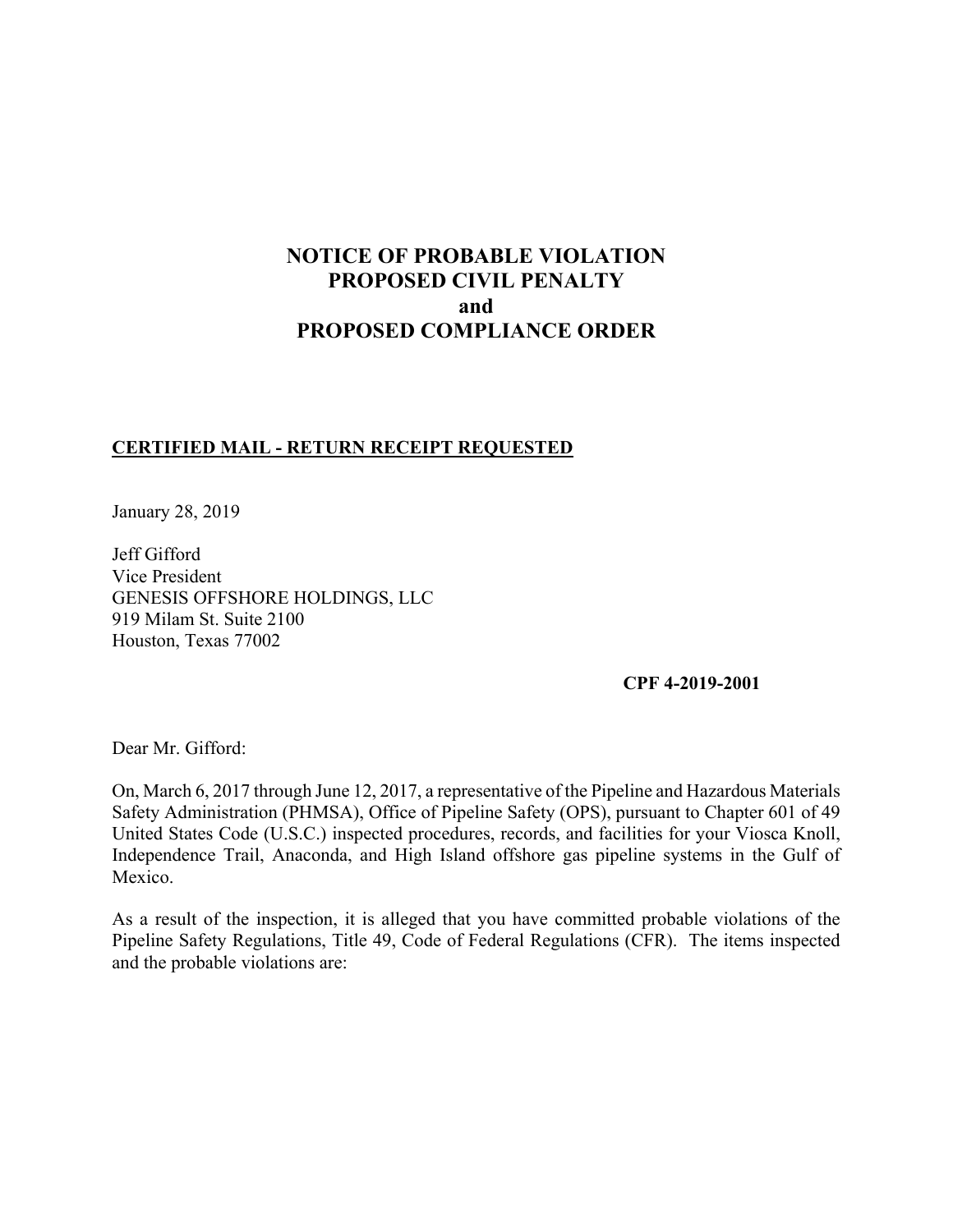#### **1. §192.605 Procedural manual for operations, maintenance, and emergencies.**

*(c) Abnormal operation***. For transmission lines, the manual required by paragraph (a) of this section must include procedures for the following to provide safety when operating design limits have been exceeded:**

**(4) Periodically reviewing the response of operator personnel to determine the effectiveness of the procedures controlling abnormal operation and taking corrective action where deficiencies are found.**

Genesis Offshore Holdings failed to follow its O&M Gas Manual procedure for conducting periodic reviews. Genesis could not provide records to show the periodic reviews were conducted for work done by operating personnel.

Genesis O&M Procedure Manual – Gas - Abnormal Operation (Section 300) 3.3 requires that the Pipeline Control Room Manager and all Location Supervisors shall periodically review the response of their personnel to determine the effectiveness of these abnormal operation procedures and take corrective action where deficiencies are found. Additionally, Section 200, 2.0, item 4 requires that Form 201A to be completed for everyone during the effectiveness review.

 During the audit, PHMSA requested a copy of form 201A as an example of record review. Genesis provided a copy of form 601A, which is the form referred to in O&M Procedure Manual -Liquid, but it applies to both gas and liquid systems which is inconsistent with O&M Procedure Manual - Gas requirements.

#### **2. §192.605 Procedural manual for operations, maintenance, and emergencies.**

 **(a)** *General.* **Each operator shall prepare and follow for each pipeline, a manual of written procedures for conducting operations and maintenance activities and for emergency response. For transmission lines, the manual must also include procedures for handling abnormal operations. This manual must be reviewed and updated by the operator at intervals not exceeding 15 months, but at least once each calendar year. This manual must be prepared before operations of a pipeline system commence. Appropriate parts of the manual must be kept at locations where operations and maintenance activities are conducted.**

Genesis failed to follow its procedure (Abnormal Operation - Section 300 in the O&M Section 3.1) using the appropriate forms to document and record the communications and actions taken by the field personnel and control room during and after Abnormal Operation Condition.

During the audit, the PHMSA inspector reviewed two Abnormal Operation Conditions listed on console 4 in the Control Room report (9/27/2016 AC Power Fail, and 11/20/2016\_Outgoing Valve shows open). The PHMSA inspector noticed that there were no forms or documentation generated as per the procedure to record the communications and actions taken by the field personnel. Genesis informed the PHMSA inspector, they only use phone calls and e-mail to communicate such actions.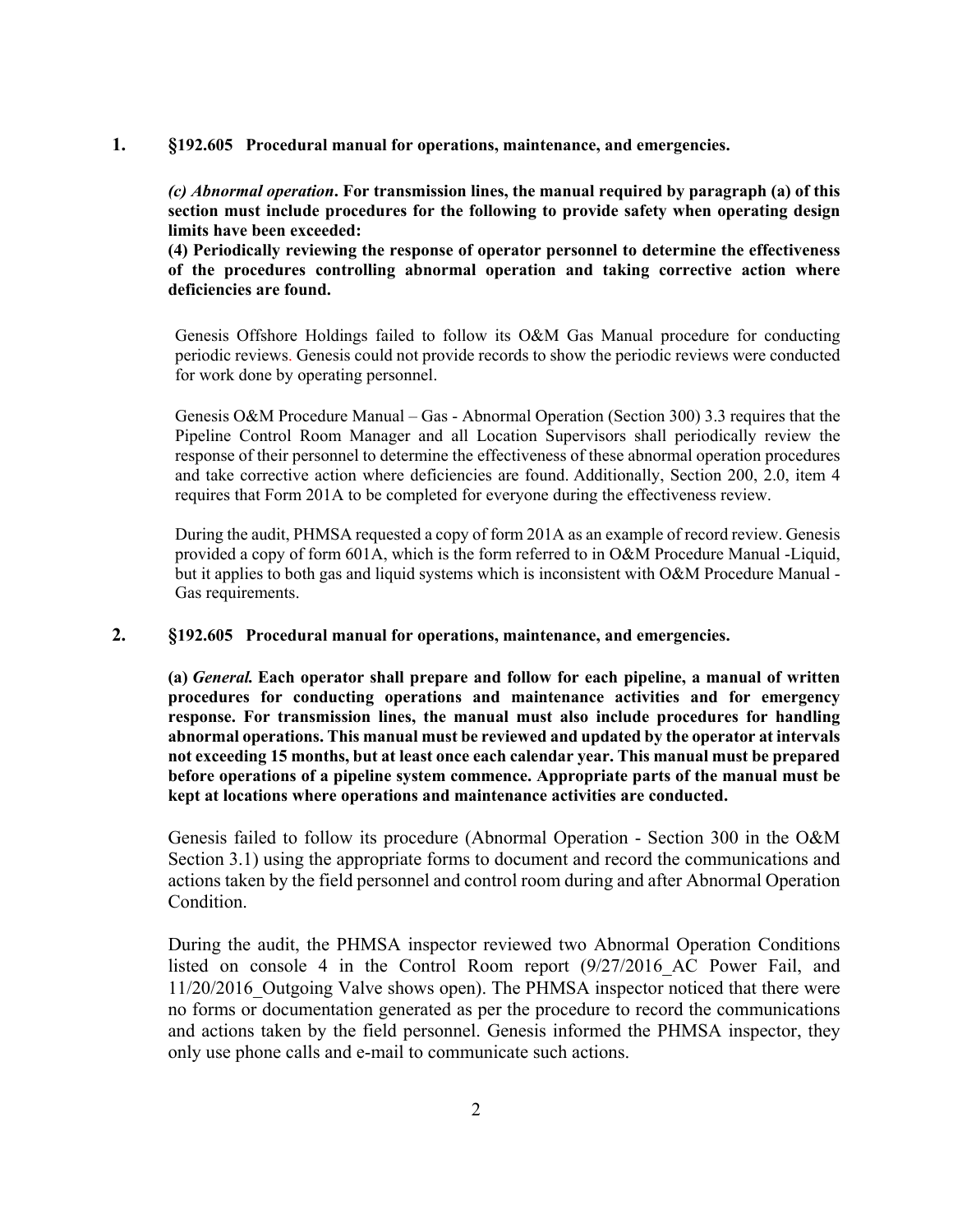#### **3. §192.479 Atmospheric corrosion control: General**

### **(a) Each operator must clean and coat each pipeline or portion of pipeline that is exposed to the atmosphere, except pipelines under paragraph (c) of this section.**

 Genesis failed to clean and coat portions of their pipeline exposed to the atmosphere at the 30" HVLT-301D valve area and at the 30" HVRT-304A valve area. The PHMSA inspector observed disbonded coating, atmospheric corrosion, and severe pitting on flanges, risers, valves, and the pipeline.

#### Proposed Civil Penalty

Under 49 U.S.C. § 60122 and 49 CFR § 190.223, you are subject to a civil penalty not to exceed \$213,268 per violation per day the violation persists, up to a maximum of \$2,132,679 for a related series of violations. For violation occurring on or after November 2, 2015 and before November 27, 2018, the maximum penalty may not exceed \$209,002 per violation per day, with a maximum penalty not to exceed \$2,090,022. For violations occurring prior to November 2, 2015, the maximum penalty may not exceed \$200,000 per violation per day, with a maximum penalty not to exceed \$2,000,000 for a related series of violations. The Compliance Officer has reviewed the circumstances and supporting documentation involved in the above probable violations and has recommended that you be preliminarily assessed a civil penalty of \$52,400 as follows:

| Item number | <b>PENALTY</b> |
|-------------|----------------|
|             | \$24,500       |
|             | \$27,900       |

#### Warning Items

 proceedings at this time. We advise you to promptly correct this item. Failure to do so may result With respect to item 1 we have reviewed the circumstances and supporting documents involved in this case and have decided not to conduct additional enforcement action or penalty assessment in additional enforcement action.

#### Proposed Compliance Order

With respect to item 3 pursuant to 49 U.S.C. § 60118, the Pipeline and Hazardous Materials Safety Administration proposes to issue a Compliance Order to GENESIS OFFSHORE HOLDINGS, LLC. Please refer to the *Proposed Compliance Order*, which is enclosed and made a part of this Notice.

#### Response to this Notice

 *Compliance Proceedings*. Please refer to this document and note the response options. All Enclosed as part of this Notice is a document entitled *Response Options for Pipeline Operators in*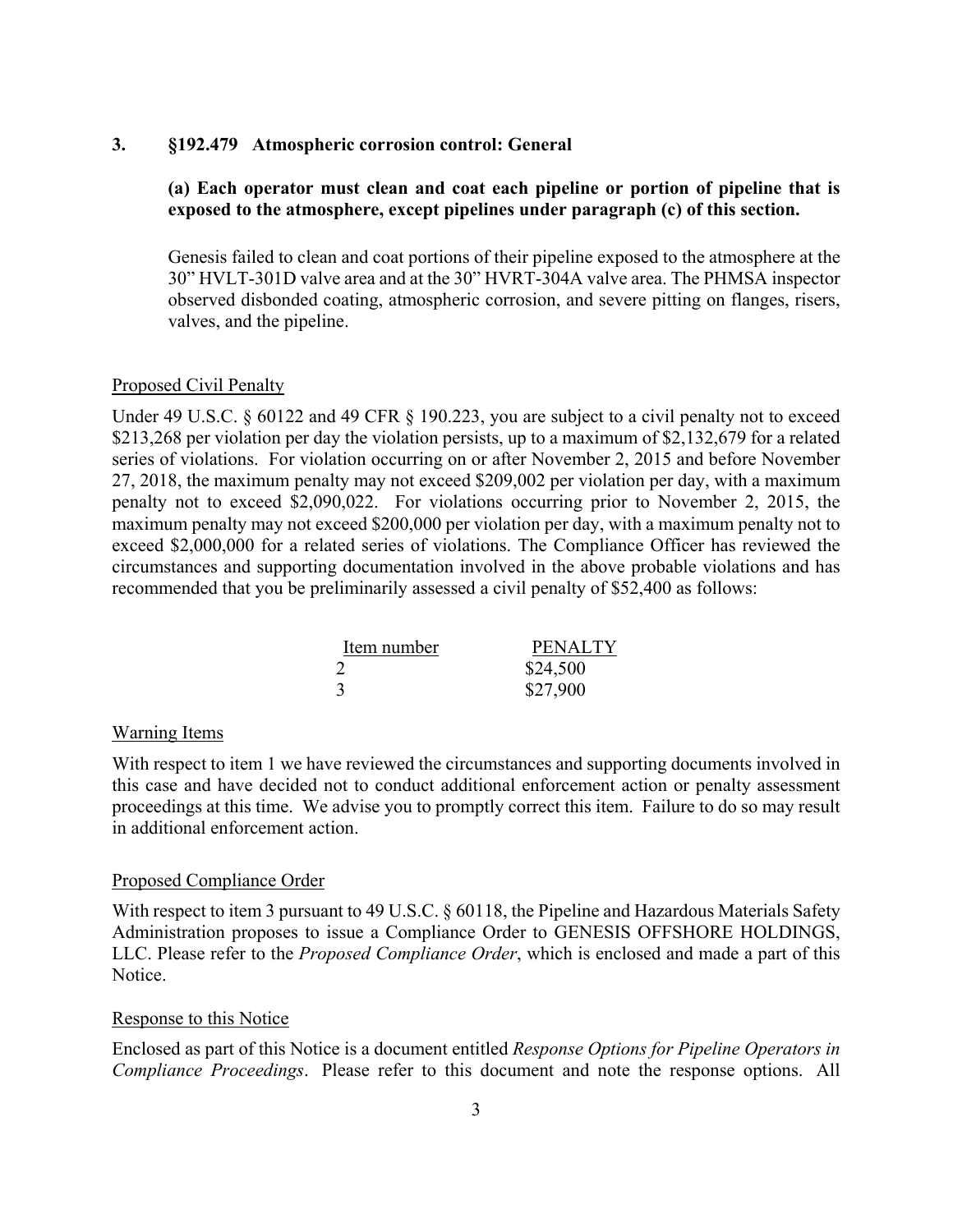material you submit in response to this enforcement action may be made publicly available. If you believe that any portion of your responsive material qualifies for confidential treatment under 5 U.S.C. 552(b), along with the complete original document you must provide a second copy of the document with the portions you believe qualify for confidential treatment redacted and an explanation of why you believe the redacted information qualifies for confidential treatment under 5 U.S.C. 552(b).

 submit your correspondence to my office within 30 days from receipt of this Notice. This period Following the receipt of this Notice, you have 30 days to submit written comments, or request a hearing under 49 CFR § 190.211. If you do not respond within 30 days of receipt of this Notice, this constitutes a waiver of your right to contest the allegations in this Notice and authorizes the Associate Administrator for Pipeline Safety to find facts as alleged in this Notice without further notice to you and to issue a Final Order. If you are responding to this Notice, we propose that you may be extended by written request for good cause.

In your correspondence on this matter, please refer to **CPF 4-2019-2001** and, for each document you submit, please provide a copy in electronic format whenever possible.

Sincerely,

Mary L. McDaniel, P.E. Director, Southwest Region Pipeline and Hazardous Materials Safety Administration

Enclosures: *Proposed Compliance Order Response Options for Pipeline Operators in Compliance Proceedings*